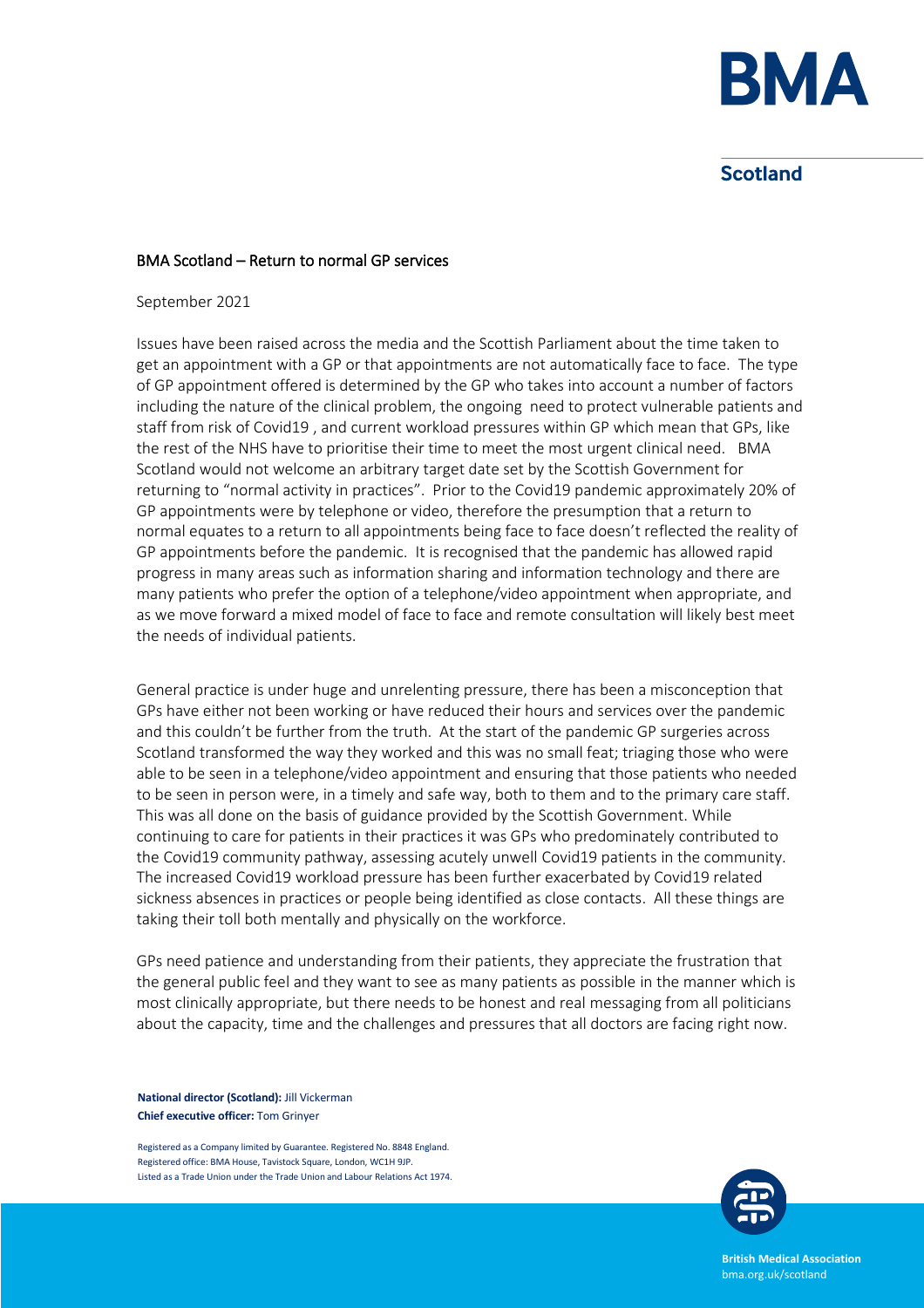

If the pressures and attitude toward those working in the frontline of primary care are not addressed as a matter of real urgency, then we are at a very real risk of losing a substantial number of GPs. Scotland already doesn't have enough GPs to meet demand, the impact of the current workforce leaving or retiring early would be catastrophic.

#### GP pressure

There is a real feeling of demoralisation amongst GPs at the moment, as with other parts of the NHS, GPs are struggling to manage a backlog of demand safely and in a manner acceptable and accessible to their patients, they need supported in their efforts.

A member of the BMA'S Scottish GP committee sums up the feeling of GPs in this recent quote:

*"My specialty is general practice and we are battling a triple whammy of pressure currently.*

*"Firstly, surging demand from patients. The number of calls into GP practices are significantly higher than pre pandemic levels, in some cases triple the number. We are dealing with a worried population, rising Covid cases, struggling with NHS backlogs and pressure on emergency services.*

*"Secondly, a workforce crisis. Government promises to increase the number of GPs have been pie in the sky.* 

*And lastly, we have had an appalling barrage of negativity from policy makers and smears from the media. General practice has been open all throughout the pandemic and yes, we are seeing patients face to face every day- examining, investigating, immunising, and treating."*

GPs are currently working under great stress, remote working does not reduce workload, and whilst it is appropriate to manage many episodes of care new ways of working are inherently unfamiliar and tiring. While patients are currently unable to access many specialist services and inpatient procedures they are remaining under the care of GPs for longer and GPs are carrying the risk of unfamiliar patient pathways. It is essential for the whole NHS that patient confidence in their GPs is not undermined by mis-portrayal of the reason for changes to the way in which GP is operating.

The changes that have been made to the day to day working of GP practices is predominately for patient safety, both directly relating to infection control and indirectly to manage current levels of demand and prioritise care. Many GP practices are not designed for the social distancing measures required – even if reduced to 1 metre. It is also vital that we protect the health of healthcare staff, we need the workforce fit and healthy in order to be able to do their job and this means that as well as considering patient safety we also need to consider the safety of GPs and their staff and reduce their risk of contracting the virus.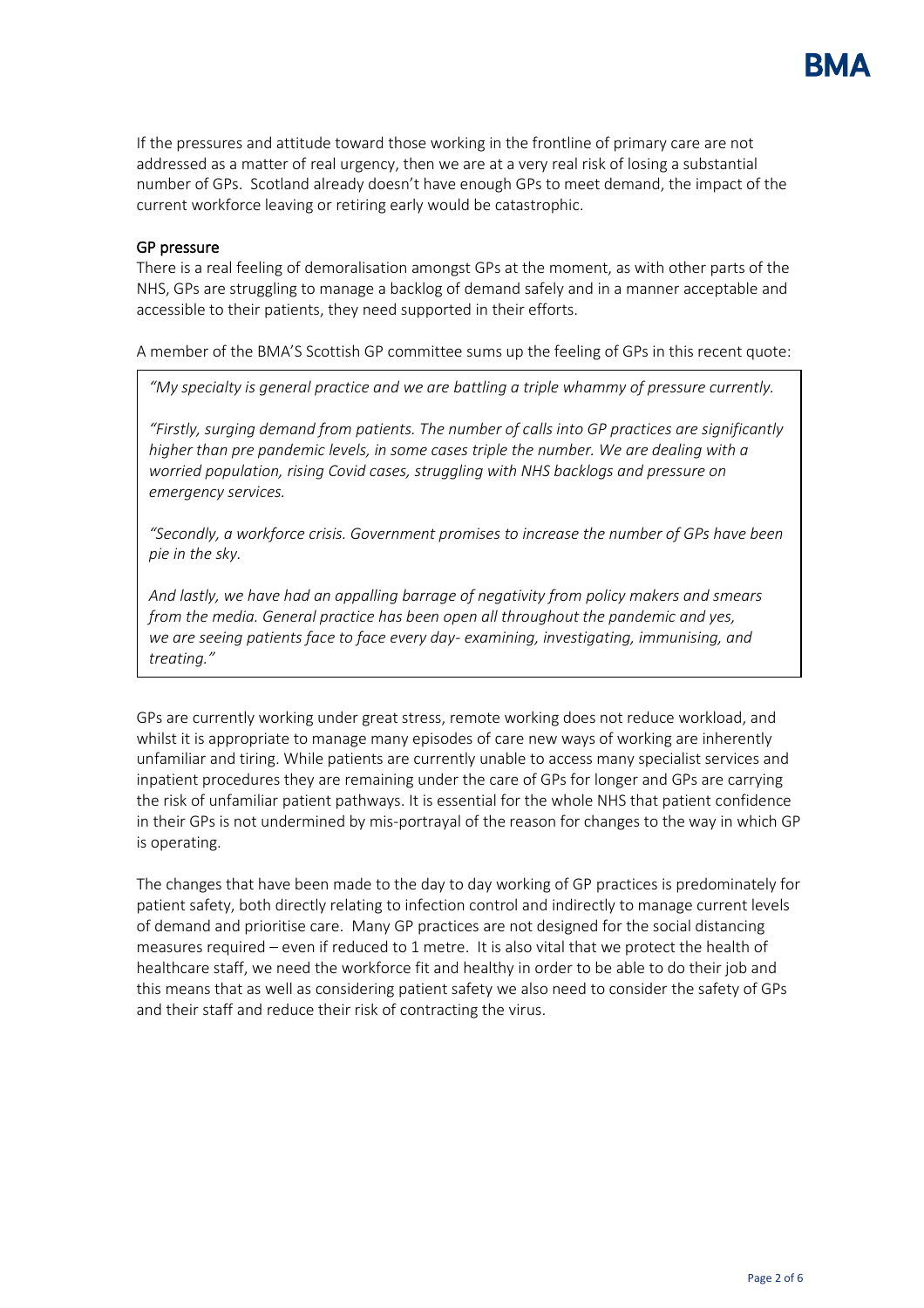

An example given to the BMA by one GP described how the building their surgery was in placed severe limitations on what's possible:

*"With the potential for 8 clinicians consulting, a waiting room that can only safely have a maximum of 4 patients and the fact that we can't have a one way system we are having to be very careful how many patients we can have in the building at one time. This includes issues around patients who need to come to reception for other reasons – emergency scripts, hand in samples etc."*

Prior to the pandemic GP practices were reporting increasing workloads however the impact of Covid19, and now the effect of the easing of lockdown restrictions is pushing the demand to record levels. These increases would be difficult for GPs to manage even without the added constraints of the continuing pandemic.

One Glasgow GP said:

*"The European Union of General Practitioners has stated that 25 consultations per day is a sustainable GP workload: GPs are now often dealing with double, and sometimes triple that number in a working day with telephone and face-to-face consultations, and home visits. In 2019 a typical working week for me consisted of 106 consultations on average. Last year it was 211."*

Craig McArthur, Director of East Ayrshire Health and Social care Partnership, in a statement made on '[New measure to support GP practice pressures](https://www.nhsaaa.net/news/latest-news/new-measures-to-support-gp-practice-pressures/)' said:

*"GP Practices are open and have continued to be accessible for patients throughout the pandemic. They are experiencing a significant increase in people contacting the practice on a daily basis with a large proportion of patients requiring face to face appointments. In some instances this has gone from 150 calls a day before the pandemic to now sometimes in excess of 500 a day. The knock on effect of the pandemic, and reduction in other services, also means people are turning to their local GP practices in greater numbers to manage their condition. Practice staff are prioritising those in most clinical need for urgent on the day presentations."*

There has been a focus on face-to-face appointments and there are clearly many patients who prefer the flexibility and, for them, less time-consuming nature of being seen either by phone or via video consultation. Used appropriately this way of working can help GPs provide appointments that suit patients with problems that do not require coming into the practice and seeing a GP in person. The measures that are in place on appointments are to primarily to meet demand and ensure the health and safety of patients and staff and it is demoralising to a physically exhausted and mentally drained workforce to hear it implied otherwise.

#### BMA Scotland survey

Earlier this year BMA Scotland carried out a snap survey of GP members from across Scotland. The responses make for difficult reading and it's clear that GPs are now at breaking point and general practices is at a crisis point.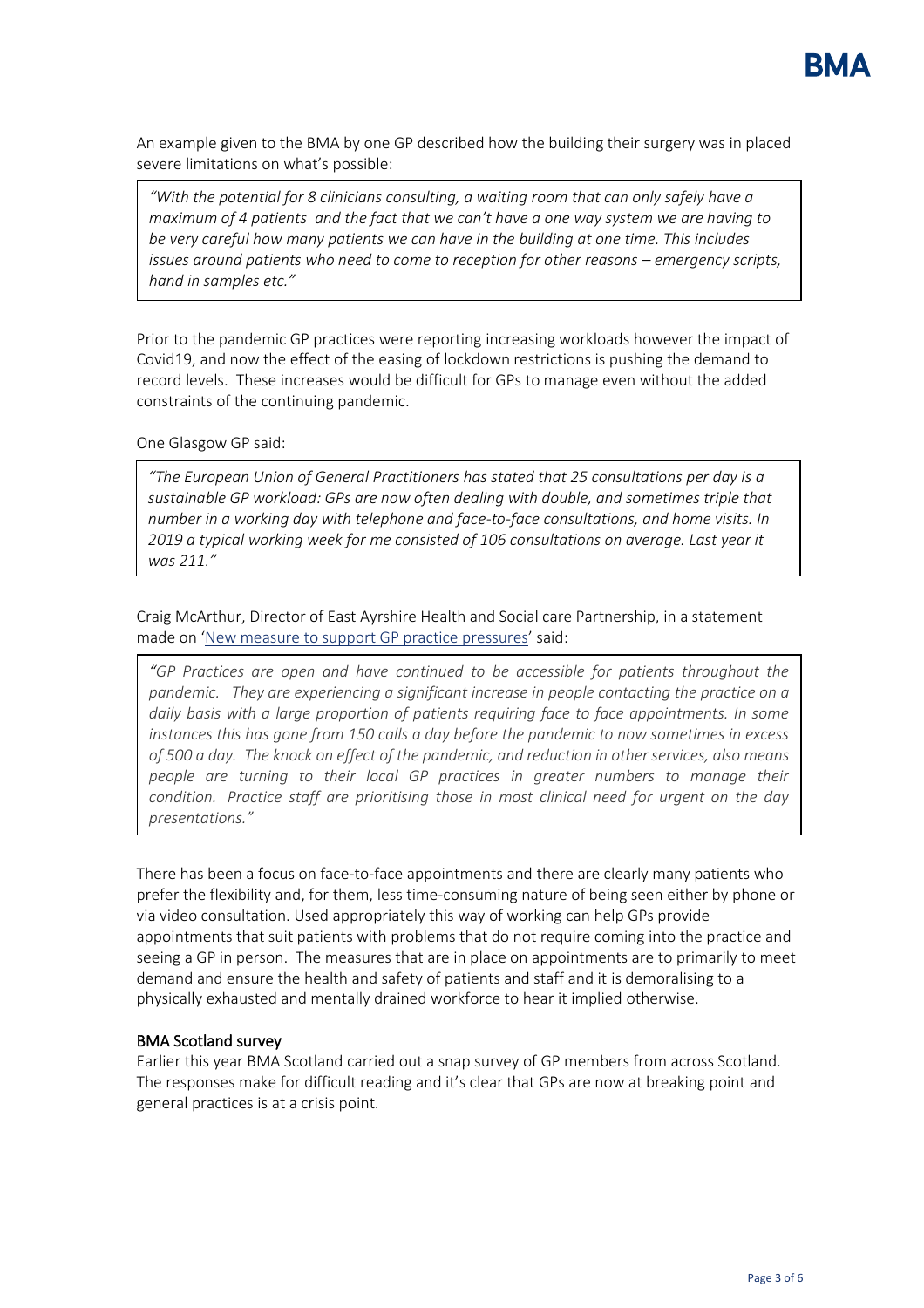Not only are GPs and their practice staff are facing unacceptable abusive behaviour from members of the public – with almost 9 out of 10 (87.7%) saying they or their staff have been subjected to verbal or physical abuse in the past month alone, and almost two thirds (65.9%) saying it has deteriorated since the beginning of the pandemic, but as a result around 70% of GPs surveyed have said they are now more likely to take early retirement or leave the profession altogether.

The survey also found that:

- 66.3% are seriously considering cutting the sessions they currently work.
- 81.8% lack confidence that the plans for NHS recovery will support GPs and their ability to care for patients
- Two thirds (66.8%) say their current workload is unmanageable, with more than half (57%) saying it has gotten worse since the COVID-19 pandemic.
- Almost three quarters (73.3%) say they are struggling to cope, and their work is having a negative impact on their physical and mental wellbeing.
- 62% feel they are unable to achieve a good work/life balance, with almost 40% saying this is impacting their lives outside of work negatively.
- Less than 1 in every 3 GPs (27.8%) would definitely recommend General Practice as a career – more than a third (34.3%) would not, while the remainder were unsure.

BMA Scotland have heard numerous examples of GPs and their staff, daily, facing verbal threats from patients, practices have been vandalised and physical threats of violence have also been made. Doctors appreciate the frustration that the public feel but there is no excuse for some of the damaging behaviour that has become a daily occurrence for many of our primary care teams.

#### NHS Recovery plan

Sitting at the frontline of the NHS, general practice plays an essential function in managing patient demand elsewhere in the NHS and ensures that patients can receive the care that they need within their own communities.

It was confusing to general practice when the NHS Recovery Plan was published with a major focus on what it described as a "need to restore" face-to-face GP consultations as quickly as possible, when GPs are already following Scottish Government guidance which advises a telephone first model of service delivery in general practice, with face-to-face appointments being made available to those patients who have a clinical need to be seen in person.

The timing of the messaging left GPs and their teams to manage understandable confusion and frustration from patients on the front line of general practice. This is on top of their already unmanageable workload demands and rock bottom morale. New Scottish Government guidance has now been published – but BMA Scotland remains concerned that this will do little to ease the position – and will instead add further confusion over triaging patients and social distancing. First and foremost, GP practices must have the ability, working as teams and with local populations, to triage and prioritise patients who need the most urgent care and need to be seen face to face. Anything else risks an arbitrary process whereby some people with potentially less serious issues are seen ahead of those who most need a GP – which will only have a damaging effect on population health.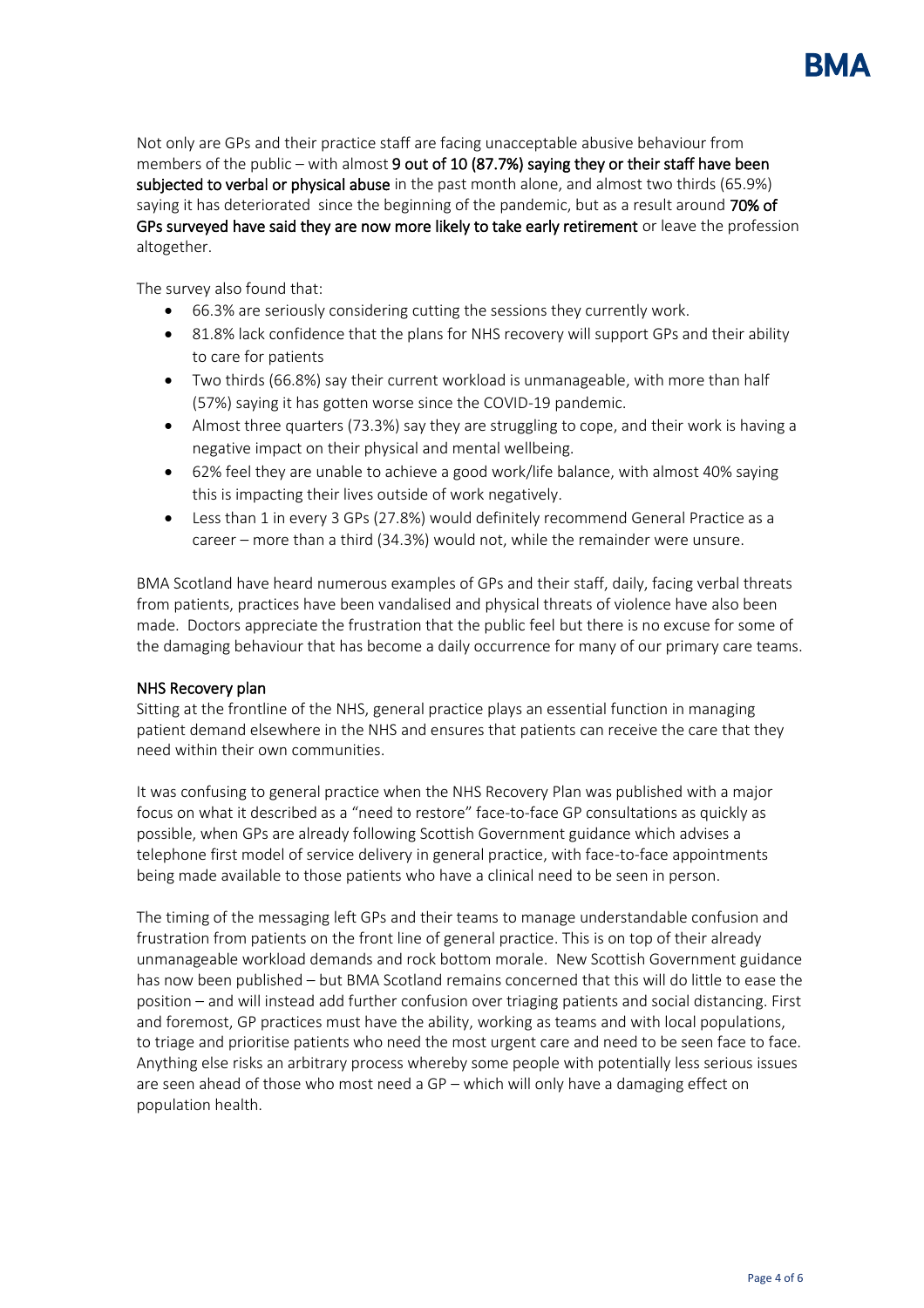### A member of BMA Scotland's Scottish GP Committee, said:

*"I have been a GP partner for over 20 years. As independent contractors, we know how to run services. We have systems in place to prioritise patients on clinical need, running a blended model of consultations – telephone, online, video and face to face.*

*"As GPs we know the needs of our patients, and how to manage clinical risk. I believe that we will weather the current storms of pressure but we need to do it our way and not be directed by some faceless bureaucrat. Give us what we need and we will make it work.*

*"We need real financial investment into services, the additional workforce that has been promised, and the removal of red tape and regulation on GP practices."*

There is still a lack of clarity the plans for recruitment of GPs. In the Scottish Government's 'NHS recovery plan 2021-2026' they have stated that they are still on track to increase the GP workforce by 800 by 2027, a promise from the previous Scottish Government. It is vital more now than ever that we see clear evidence and data on the progress of the recruitment of the extra 800 GP.

#### Deputy chair of the Scottish GP committee, Dr Andrew Cowie, said:

*"The Scottish Government, the NHS and the population have to realise that there is only so much you can flog a workforce before they just leave. Far from the 800 new GPs we were promised back in 2017 by some measures we have fewer GPs than before. Put simply – we just don't know where we are on this pledge – yet the Scottish Government keep making it a key plan of how they see General Practice recovering.*

*"Our message to politicians and the public is please work* with *us – don't '*do*' to us. We want to get back to normal, to see our patients, to have time to solve their problems, to keep them*  safe, and maybe even a little happier. But the Recovery Plan tells us only what the country *wants, it does not tell us how we can deliver it.*

*"We need to be honest, there is no quick fix. Yesterday's recovery plan certainly had no new commitments for General Practice and indeed its blanket approach to face to face appointments threatens to make things worse."*

GPs also need the support of the multi-disciplinary team (MDT) members to allow the provision of a range of possible health care options within the community. More work is needed to ensure there is a sufficient workforce of trained allied health professionals from across areas like physiotherapy and pharmacy to recruit to primary care MDTs.

### BMA Scotland is asking….

This is a really difficult time for doctors and many are being pushed to the limit. If GPs are to continue to sustain the current demand without additional investment and support then there is a very real risk that general practice will be overwhelmed and an already exhausted workforce will buckle under the pressure.